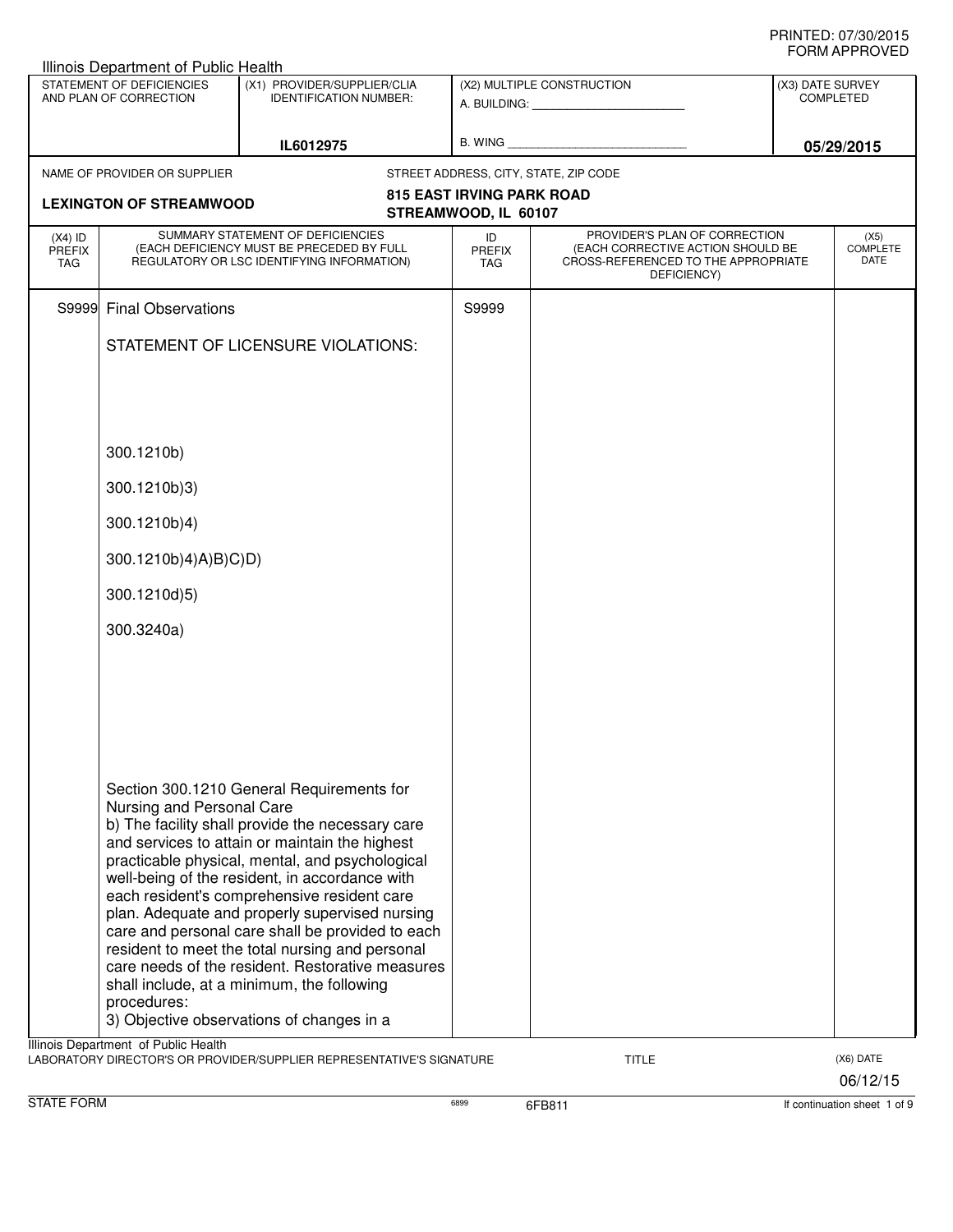|                                | <b>Illinois Department of Public Health</b>                                                                                                                                                                                   |                                                                                                                                                                                                                                                                                                                                                                                                                                                                                                                                                                                                                                                                                                                                                                                                                                                                                                                                                                                                                                                                                                                                                                                                                                                                                                                                                                                                                                                                                                                                    |                            |                                                                                                                          |                  |                                 |
|--------------------------------|-------------------------------------------------------------------------------------------------------------------------------------------------------------------------------------------------------------------------------|------------------------------------------------------------------------------------------------------------------------------------------------------------------------------------------------------------------------------------------------------------------------------------------------------------------------------------------------------------------------------------------------------------------------------------------------------------------------------------------------------------------------------------------------------------------------------------------------------------------------------------------------------------------------------------------------------------------------------------------------------------------------------------------------------------------------------------------------------------------------------------------------------------------------------------------------------------------------------------------------------------------------------------------------------------------------------------------------------------------------------------------------------------------------------------------------------------------------------------------------------------------------------------------------------------------------------------------------------------------------------------------------------------------------------------------------------------------------------------------------------------------------------------|----------------------------|--------------------------------------------------------------------------------------------------------------------------|------------------|---------------------------------|
|                                | STATEMENT OF DEFICIENCIES<br>AND PLAN OF CORRECTION                                                                                                                                                                           | (X1) PROVIDER/SUPPLIER/CLIA<br><b>IDENTIFICATION NUMBER:</b>                                                                                                                                                                                                                                                                                                                                                                                                                                                                                                                                                                                                                                                                                                                                                                                                                                                                                                                                                                                                                                                                                                                                                                                                                                                                                                                                                                                                                                                                       |                            | (X2) MULTIPLE CONSTRUCTION<br>A. BUILDING: A. BUILDING:                                                                  | (X3) DATE SURVEY | <b>COMPLETED</b>                |
|                                |                                                                                                                                                                                                                               | IL6012975                                                                                                                                                                                                                                                                                                                                                                                                                                                                                                                                                                                                                                                                                                                                                                                                                                                                                                                                                                                                                                                                                                                                                                                                                                                                                                                                                                                                                                                                                                                          | B. WING                    |                                                                                                                          |                  | 05/29/2015                      |
|                                | NAME OF PROVIDER OR SUPPLIER                                                                                                                                                                                                  |                                                                                                                                                                                                                                                                                                                                                                                                                                                                                                                                                                                                                                                                                                                                                                                                                                                                                                                                                                                                                                                                                                                                                                                                                                                                                                                                                                                                                                                                                                                                    |                            | STREET ADDRESS, CITY, STATE, ZIP CODE                                                                                    |                  |                                 |
| <b>LEXINGTON OF STREAMWOOD</b> |                                                                                                                                                                                                                               | <b>815 EAST IRVING PARK ROAD</b>                                                                                                                                                                                                                                                                                                                                                                                                                                                                                                                                                                                                                                                                                                                                                                                                                                                                                                                                                                                                                                                                                                                                                                                                                                                                                                                                                                                                                                                                                                   |                            |                                                                                                                          |                  |                                 |
|                                |                                                                                                                                                                                                                               |                                                                                                                                                                                                                                                                                                                                                                                                                                                                                                                                                                                                                                                                                                                                                                                                                                                                                                                                                                                                                                                                                                                                                                                                                                                                                                                                                                                                                                                                                                                                    | STREAMWOOD, IL 60107       |                                                                                                                          |                  |                                 |
| $(X4)$ ID<br>PREFIX<br>TAG     |                                                                                                                                                                                                                               | SUMMARY STATEMENT OF DEFICIENCIES<br>(EACH DEFICIENCY MUST BE PRECEDED BY FULL<br>REGULATORY OR LSC IDENTIFYING INFORMATION)                                                                                                                                                                                                                                                                                                                                                                                                                                                                                                                                                                                                                                                                                                                                                                                                                                                                                                                                                                                                                                                                                                                                                                                                                                                                                                                                                                                                       | ID<br><b>PREFIX</b><br>TAG | PROVIDER'S PLAN OF CORRECTION<br>(EACH CORRECTIVE ACTION SHOULD BE<br>CROSS-REFERENCED TO THE APPROPRIATE<br>DEFICIENCY) |                  | (X5)<br><b>COMPLETE</b><br>DATE |
| S9999                          | Continued From page 1                                                                                                                                                                                                         |                                                                                                                                                                                                                                                                                                                                                                                                                                                                                                                                                                                                                                                                                                                                                                                                                                                                                                                                                                                                                                                                                                                                                                                                                                                                                                                                                                                                                                                                                                                                    | S9999                      |                                                                                                                          |                  |                                 |
|                                | resident's medical record.<br>not be limited to, the following:<br>physician.<br>for satisfactory personal hygiene.<br>should be street clothes and shoes.<br>and shall be practiced on a 24-hour,<br>seven-day-a-week basis: | resident's condition, including mental and<br>emotional changes, as a means for analyzing and<br>determining care required and the need for<br>further medical evaluation and treatment shall be<br>made by nursing staff and recorded in the<br>4) Personal care shall be provided on a 24-hour,<br>seven-day-a-week basis. This shall include, but<br>A) Each resident shall have proper daily personal<br>attention, including skin, nails, hair, and oral<br>hygiene, in addition to treatment ordered by the<br>B) Each resident shall have at least one complete<br>bath and hair wash weekly and as many<br>additional baths and hair washes as necessary<br>C) Each resident shall have clean, suitable<br>clothing in order to be comfortable, sanitary, free<br>of odors, and decent in appearance. Unless<br>otherwise indicated by his/her physician, this<br>D) Each resident shall have clean bed linens at<br>least once weekly and more often if necessary.<br>d) Pursuant to subsection (a), general nursing<br>care shall include, at a minimum, the following<br>5) A regular program to prevent and treat<br>pressure sores, heat rashes or other skin<br>breakdown shall be practiced on a 24-hour,<br>seven-day-a-week basis so that a resident who<br>enters the facility without pressure sores does not<br>develop pressure sores unless the individual's<br>clinical condition demonstrates that the pressure<br>sores were unavoidable. A resident having<br>pressure sores shall receive treatment and |                            |                                                                                                                          |                  |                                 |
|                                |                                                                                                                                                                                                                               | services to promote healing, prevent infection,<br>and prevent new pressure sores from developing.                                                                                                                                                                                                                                                                                                                                                                                                                                                                                                                                                                                                                                                                                                                                                                                                                                                                                                                                                                                                                                                                                                                                                                                                                                                                                                                                                                                                                                 |                            |                                                                                                                          |                  |                                 |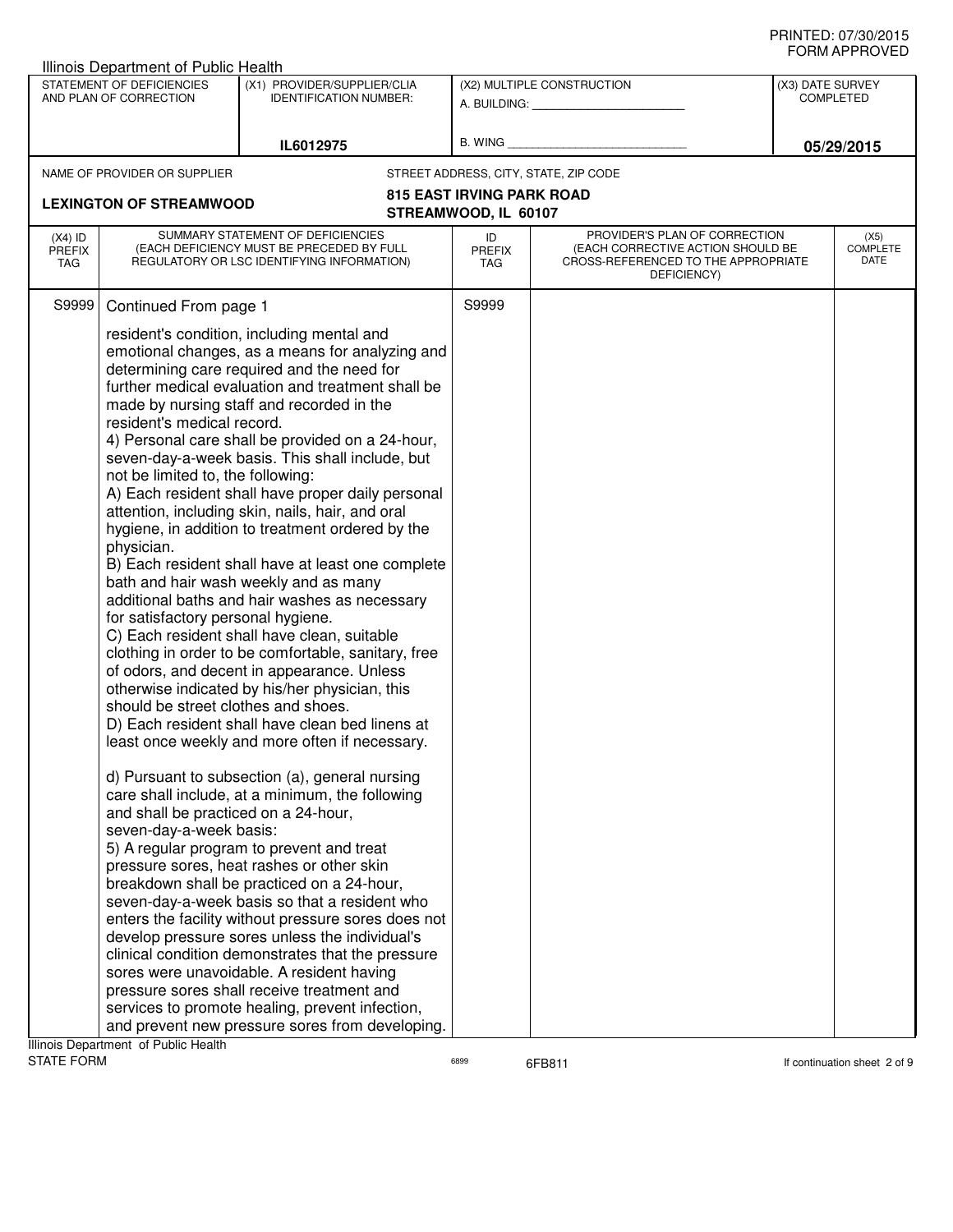|                                          | Illinois Department of Public Health                |                                                                                                                                                                                                                                                                                                                   |                                  |                                                                                                                          |                  |                                 |
|------------------------------------------|-----------------------------------------------------|-------------------------------------------------------------------------------------------------------------------------------------------------------------------------------------------------------------------------------------------------------------------------------------------------------------------|----------------------------------|--------------------------------------------------------------------------------------------------------------------------|------------------|---------------------------------|
|                                          | STATEMENT OF DEFICIENCIES<br>AND PLAN OF CORRECTION | (X1) PROVIDER/SUPPLIER/CLIA<br><b>IDENTIFICATION NUMBER:</b>                                                                                                                                                                                                                                                      |                                  | (X2) MULTIPLE CONSTRUCTION<br>A. BUILDING: A. BUILDING:                                                                  | (X3) DATE SURVEY | <b>COMPLETED</b>                |
|                                          |                                                     |                                                                                                                                                                                                                                                                                                                   |                                  |                                                                                                                          |                  |                                 |
|                                          |                                                     | IL6012975                                                                                                                                                                                                                                                                                                         | B. WING                          |                                                                                                                          |                  | 05/29/2015                      |
|                                          | NAME OF PROVIDER OR SUPPLIER                        |                                                                                                                                                                                                                                                                                                                   |                                  | STREET ADDRESS, CITY, STATE, ZIP CODE                                                                                    |                  |                                 |
|                                          | <b>LEXINGTON OF STREAMWOOD</b>                      |                                                                                                                                                                                                                                                                                                                   | <b>815 EAST IRVING PARK ROAD</b> |                                                                                                                          |                  |                                 |
|                                          |                                                     |                                                                                                                                                                                                                                                                                                                   | STREAMWOOD, IL 60107             |                                                                                                                          |                  |                                 |
| $(X4)$ ID<br><b>PREFIX</b><br><b>TAG</b> |                                                     | SUMMARY STATEMENT OF DEFICIENCIES<br>(EACH DEFICIENCY MUST BE PRECEDED BY FULL<br>REGULATORY OR LSC IDENTIFYING INFORMATION)                                                                                                                                                                                      | ID<br>PREFIX<br><b>TAG</b>       | PROVIDER'S PLAN OF CORRECTION<br>(EACH CORRECTIVE ACTION SHOULD BE<br>CROSS-REFERENCED TO THE APPROPRIATE<br>DEFICIENCY) |                  | (X5)<br><b>COMPLETE</b><br>DATE |
| S9999                                    | Continued From page 2                               |                                                                                                                                                                                                                                                                                                                   | S9999                            |                                                                                                                          |                  |                                 |
|                                          | Section 300.3240 Abuse and Neglect<br>resident.     | a) An owner, licensee, administrator, employee or<br>agent of a facility shall not abuse or neglect a                                                                                                                                                                                                             |                                  |                                                                                                                          |                  |                                 |
|                                          | <b>EVIDENCED BY:</b>                                | THESE REGULATIONS WERE NOT MET AS                                                                                                                                                                                                                                                                                 |                                  |                                                                                                                          |                  |                                 |
|                                          |                                                     | Based on observation, interview and record<br>review the facility failed to identify and prevent<br>facility acquired pressure sores for one resident<br>(R15). The facility also failed to notify the wound<br>care nurse in a timely manner to assist in the<br>prevention and healing of R15's Pressure sores. |                                  |                                                                                                                          |                  |                                 |
|                                          | oral antibiotics.                                   | This resulted in R15 acquiring a stage 3 pressure<br>sore to the right buttocks / thigh area; a stage 2<br>pressure sore to the coccyx area; and multiple<br>open draining areas on his back and the need for                                                                                                     |                                  |                                                                                                                          |                  |                                 |
|                                          | 26.                                                 | This applies to one resident (R15) of 5 residents<br>reviewed for pressure sores in a total sample of                                                                                                                                                                                                             |                                  |                                                                                                                          |                  |                                 |
|                                          | The findings include:                               |                                                                                                                                                                                                                                                                                                                   |                                  |                                                                                                                          |                  |                                 |
|                                          | since 1997.                                         | R15's admission electronic medical record<br>showed he is a 73 year old male, has Multiple<br>Sclerosis with paraplegia and hemiplegia of the<br>right arm. R15 also has a history of colostomy,<br>chronic indwelling catheter due to neurogenic<br>bladder and obesity and has been in the facility             |                                  |                                                                                                                          |                  |                                 |
|                                          | Illinois Department of Public Health                | R15 is shown to be cognitively intact with a score                                                                                                                                                                                                                                                                |                                  |                                                                                                                          |                  |                                 |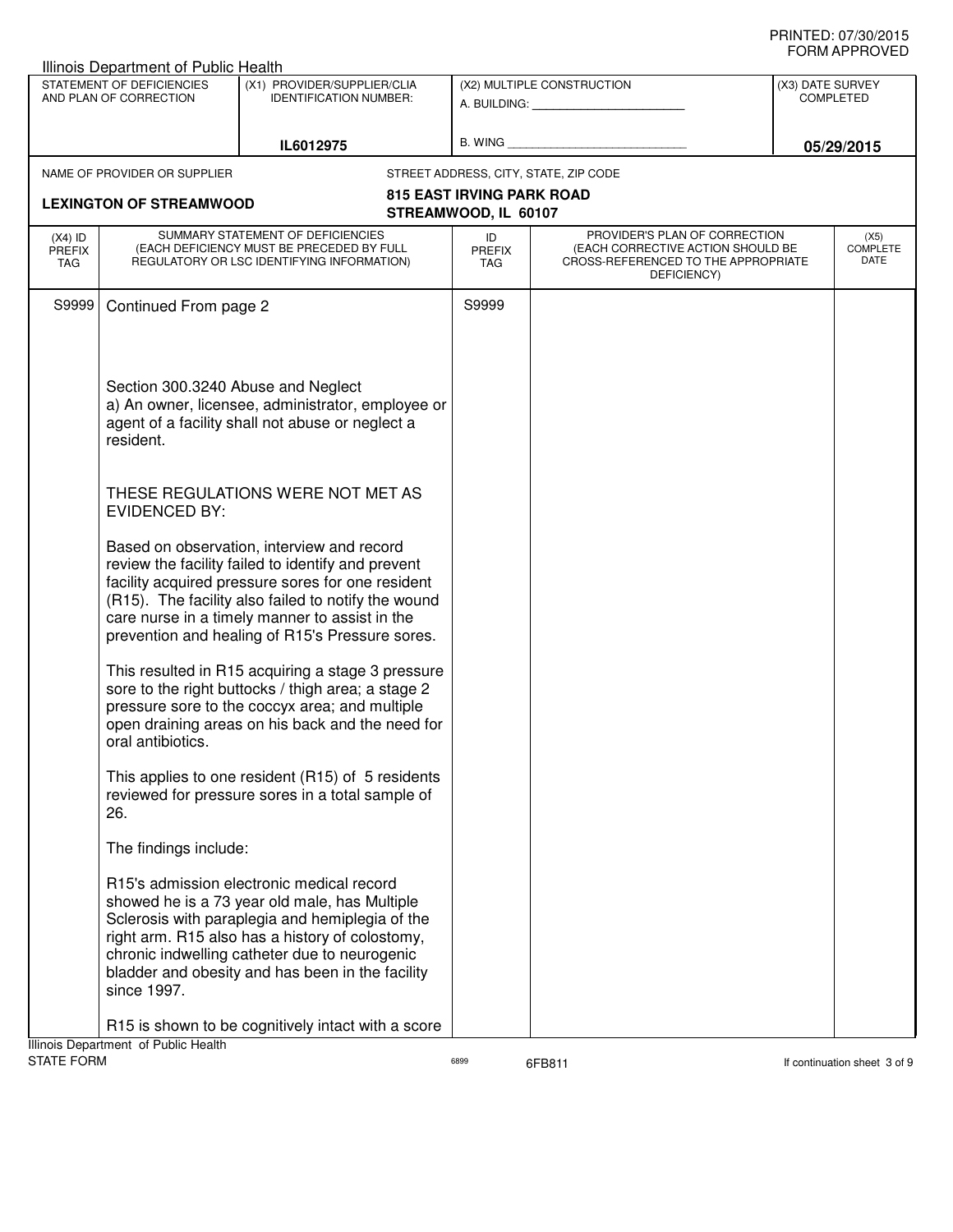|                                   | Illinois Department of Public Health                |                                                                                                                                                                                                                                                                                                                                                                                                                                                                                                                                                                                                                                                                                                                                                                                                                                                                                                                                                                                                                                                                                                                                                                                                   |                                   |                                                                                                                          |                  |                                 |
|-----------------------------------|-----------------------------------------------------|---------------------------------------------------------------------------------------------------------------------------------------------------------------------------------------------------------------------------------------------------------------------------------------------------------------------------------------------------------------------------------------------------------------------------------------------------------------------------------------------------------------------------------------------------------------------------------------------------------------------------------------------------------------------------------------------------------------------------------------------------------------------------------------------------------------------------------------------------------------------------------------------------------------------------------------------------------------------------------------------------------------------------------------------------------------------------------------------------------------------------------------------------------------------------------------------------|-----------------------------------|--------------------------------------------------------------------------------------------------------------------------|------------------|---------------------------------|
|                                   | STATEMENT OF DEFICIENCIES<br>AND PLAN OF CORRECTION | (X1) PROVIDER/SUPPLIER/CLIA<br><b>IDENTIFICATION NUMBER:</b>                                                                                                                                                                                                                                                                                                                                                                                                                                                                                                                                                                                                                                                                                                                                                                                                                                                                                                                                                                                                                                                                                                                                      |                                   | (X2) MULTIPLE CONSTRUCTION<br>A. BUILDING: A. BUILDING:                                                                  | (X3) DATE SURVEY | <b>COMPLETED</b>                |
|                                   |                                                     | IL6012975                                                                                                                                                                                                                                                                                                                                                                                                                                                                                                                                                                                                                                                                                                                                                                                                                                                                                                                                                                                                                                                                                                                                                                                         | B. WING                           |                                                                                                                          |                  | 05/29/2015                      |
|                                   | NAME OF PROVIDER OR SUPPLIER                        |                                                                                                                                                                                                                                                                                                                                                                                                                                                                                                                                                                                                                                                                                                                                                                                                                                                                                                                                                                                                                                                                                                                                                                                                   |                                   | STREET ADDRESS, CITY, STATE, ZIP CODE                                                                                    |                  |                                 |
|                                   |                                                     |                                                                                                                                                                                                                                                                                                                                                                                                                                                                                                                                                                                                                                                                                                                                                                                                                                                                                                                                                                                                                                                                                                                                                                                                   | 815 EAST IRVING PARK ROAD         |                                                                                                                          |                  |                                 |
|                                   | <b>LEXINGTON OF STREAMWOOD</b>                      |                                                                                                                                                                                                                                                                                                                                                                                                                                                                                                                                                                                                                                                                                                                                                                                                                                                                                                                                                                                                                                                                                                                                                                                                   | STREAMWOOD, IL 60107              |                                                                                                                          |                  |                                 |
| $(X4)$ ID<br><b>PREFIX</b><br>TAG |                                                     | SUMMARY STATEMENT OF DEFICIENCIES<br>(EACH DEFICIENCY MUST BE PRECEDED BY FULL<br>REGULATORY OR LSC IDENTIFYING INFORMATION)                                                                                                                                                                                                                                                                                                                                                                                                                                                                                                                                                                                                                                                                                                                                                                                                                                                                                                                                                                                                                                                                      | ID<br><b>PREFIX</b><br><b>TAG</b> | PROVIDER'S PLAN OF CORRECTION<br>(EACH CORRECTIVE ACTION SHOULD BE<br>CROSS-REFERENCED TO THE APPROPRIATE<br>DEFICIENCY) |                  | (X5)<br><b>COMPLETE</b><br>DATE |
|                                   | one assist for personal hygiene.                    | of 15 on his Brief Interview for Mental Status<br>(BIMS) on the 3/19/15 Minimum Data Set (MDS).<br>R15's functional status on the same MDS<br>documents him to need extensive assist from two<br>people with dressing and an extensive assist with                                                                                                                                                                                                                                                                                                                                                                                                                                                                                                                                                                                                                                                                                                                                                                                                                                                                                                                                                |                                   |                                                                                                                          |                  |                                 |
|                                   | once a day.                                         | On 5/27/15 at 10:00 AM, R15 was in his room in<br>bed sitting up finishing breakfast. There was a<br>very strong foul odor in the room. R15 stated the<br>staff have not come to clean him up or change<br>his bedding. R15 stated they usually come in the<br>morning and change his bedding and cleaning                                                                                                                                                                                                                                                                                                                                                                                                                                                                                                                                                                                                                                                                                                                                                                                                                                                                                        |                                   |                                                                                                                          |                  |                                 |
|                                   |                                                     | On 5/27/15 at 10:10 AM, E6 (Certified Nurse Aide<br>- CNA) came in R15's room and stated she was<br>going to change his bedding. E6 proceeded to<br>assist R15 with turning on his left side. R15 was<br>noted to be saturated in a foul smelling brownish<br>green fluid from his shoulders to mid thighs on<br>both sides. There were two thick absorbent<br>dressing on R15's right buttock that were also<br>completely saturated with this foul smelling fluid.<br>Under these dressings there were open wounds<br>on the coccyx area and multiple open areas on<br>the right buttock. R15's posterior skin from his<br>shoulder to his mid thighs was completely<br>discolored a dark brown color and open oozing<br>areas. All the linen and mattress were completely<br>saturated with foul smelling fluid. R15 stated he<br>had not been cleaned up since yesterday. E6<br>stated, "I don't know I wasn't here yesterday." E6<br>then began saying, "I can't do this, I can't do this,"<br>and began to walk out of R15's room to get<br>assistance while leaving R15 exposed, until<br>called back to cover him. E6 was also asked if<br>R15's nurse could come with her to assess him. |                                   |                                                                                                                          |                  |                                 |
| <b>STATE FORM</b>                 | Illinois Department of Public Health                | On 5/27/15 at 10:10 AM, E6 (CNA), E7 (Licensed                                                                                                                                                                                                                                                                                                                                                                                                                                                                                                                                                                                                                                                                                                                                                                                                                                                                                                                                                                                                                                                                                                                                                    | 6899                              | 6FB811                                                                                                                   |                  | If continuation sheet 4 of 9    |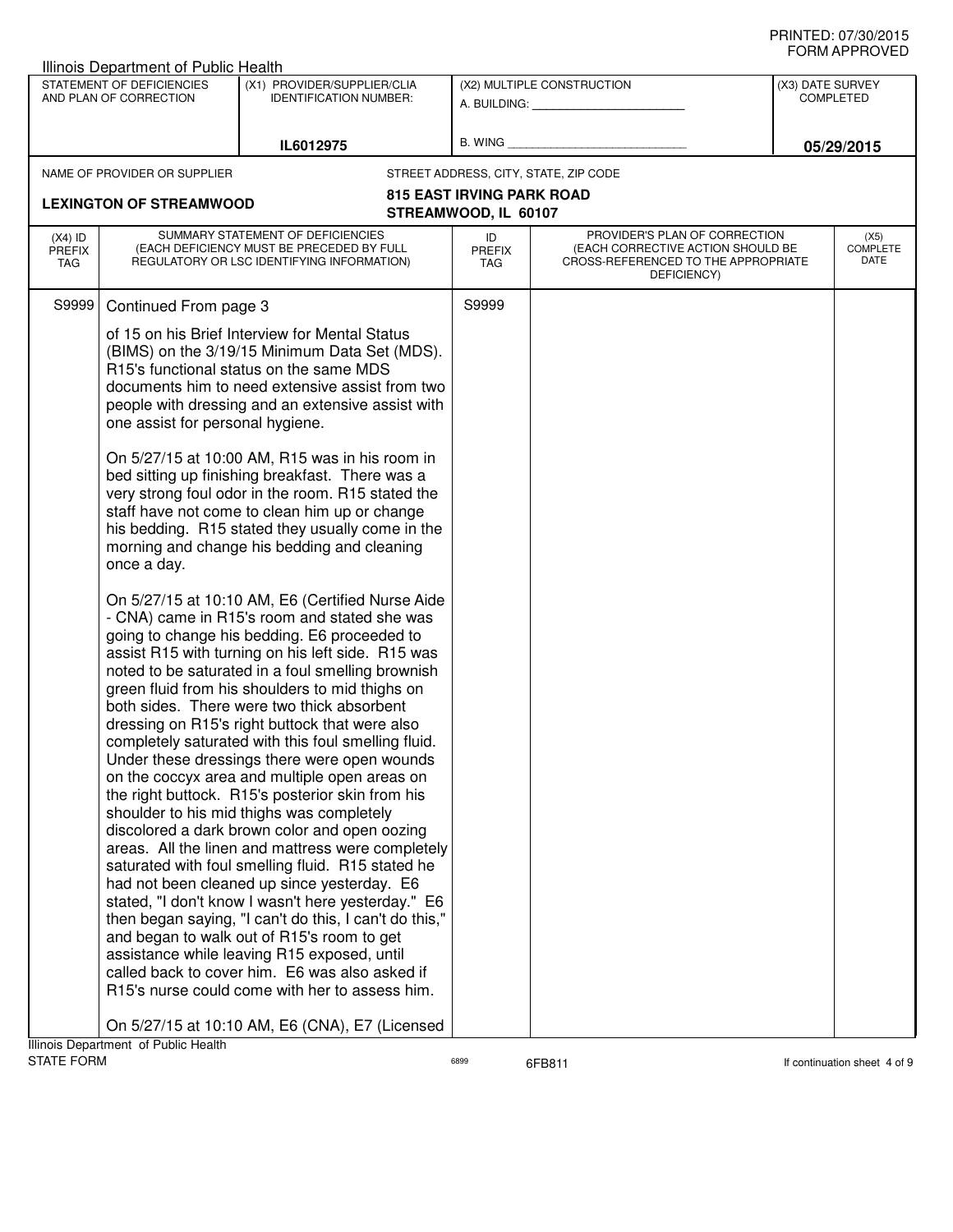|                                   | Illinois Department of Public Health                |                                                                                                                                                                                                                                                                                                                                                                                                                                                                                                                                                                                                                                                                                                                                                                                                                                                                                                                                                                                                                                                                                                                                                                                                                                                                                                                                                                                                                                                                                                                                                                                                                                                                                                                                                                                                                                                                                                                                                                                        |                            |                                                                                                                          |                  | ◡੶┉୷੶੶੶੶੶◡▾∟◡            |
|-----------------------------------|-----------------------------------------------------|----------------------------------------------------------------------------------------------------------------------------------------------------------------------------------------------------------------------------------------------------------------------------------------------------------------------------------------------------------------------------------------------------------------------------------------------------------------------------------------------------------------------------------------------------------------------------------------------------------------------------------------------------------------------------------------------------------------------------------------------------------------------------------------------------------------------------------------------------------------------------------------------------------------------------------------------------------------------------------------------------------------------------------------------------------------------------------------------------------------------------------------------------------------------------------------------------------------------------------------------------------------------------------------------------------------------------------------------------------------------------------------------------------------------------------------------------------------------------------------------------------------------------------------------------------------------------------------------------------------------------------------------------------------------------------------------------------------------------------------------------------------------------------------------------------------------------------------------------------------------------------------------------------------------------------------------------------------------------------------|----------------------------|--------------------------------------------------------------------------------------------------------------------------|------------------|--------------------------|
|                                   | STATEMENT OF DEFICIENCIES<br>AND PLAN OF CORRECTION | (X1) PROVIDER/SUPPLIER/CLIA<br><b>IDENTIFICATION NUMBER:</b>                                                                                                                                                                                                                                                                                                                                                                                                                                                                                                                                                                                                                                                                                                                                                                                                                                                                                                                                                                                                                                                                                                                                                                                                                                                                                                                                                                                                                                                                                                                                                                                                                                                                                                                                                                                                                                                                                                                           |                            | (X2) MULTIPLE CONSTRUCTION<br>A. BUILDING: A.                                                                            | (X3) DATE SURVEY | COMPLETED                |
|                                   |                                                     | IL6012975                                                                                                                                                                                                                                                                                                                                                                                                                                                                                                                                                                                                                                                                                                                                                                                                                                                                                                                                                                                                                                                                                                                                                                                                                                                                                                                                                                                                                                                                                                                                                                                                                                                                                                                                                                                                                                                                                                                                                                              | B. WING                    |                                                                                                                          |                  | 05/29/2015               |
|                                   | NAME OF PROVIDER OR SUPPLIER                        |                                                                                                                                                                                                                                                                                                                                                                                                                                                                                                                                                                                                                                                                                                                                                                                                                                                                                                                                                                                                                                                                                                                                                                                                                                                                                                                                                                                                                                                                                                                                                                                                                                                                                                                                                                                                                                                                                                                                                                                        |                            | STREET ADDRESS, CITY, STATE, ZIP CODE                                                                                    |                  |                          |
| <b>LEXINGTON OF STREAMWOOD</b>    |                                                     | <b>815 EAST IRVING PARK ROAD</b><br>STREAMWOOD, IL 60107                                                                                                                                                                                                                                                                                                                                                                                                                                                                                                                                                                                                                                                                                                                                                                                                                                                                                                                                                                                                                                                                                                                                                                                                                                                                                                                                                                                                                                                                                                                                                                                                                                                                                                                                                                                                                                                                                                                               |                            |                                                                                                                          |                  |                          |
| $(X4)$ ID<br><b>PREFIX</b><br>TAG |                                                     | SUMMARY STATEMENT OF DEFICIENCIES<br>(EACH DEFICIENCY MUST BE PRECEDED BY FULL<br>REGULATORY OR LSC IDENTIFYING INFORMATION)                                                                                                                                                                                                                                                                                                                                                                                                                                                                                                                                                                                                                                                                                                                                                                                                                                                                                                                                                                                                                                                                                                                                                                                                                                                                                                                                                                                                                                                                                                                                                                                                                                                                                                                                                                                                                                                           | ID<br><b>PREFIX</b><br>TAG | PROVIDER'S PLAN OF CORRECTION<br>(EACH CORRECTIVE ACTION SHOULD BE<br>CROSS-REFERENCED TO THE APPROPRIATE<br>DEFICIENCY) |                  | (X5)<br>COMPLETE<br>DATE |
| S9999                             | Continued From page 4                               |                                                                                                                                                                                                                                                                                                                                                                                                                                                                                                                                                                                                                                                                                                                                                                                                                                                                                                                                                                                                                                                                                                                                                                                                                                                                                                                                                                                                                                                                                                                                                                                                                                                                                                                                                                                                                                                                                                                                                                                        | S9999                      |                                                                                                                          |                  |                          |
|                                   | Illinois Department of Public Health                | Practical Nurse - LPN), E8 (CNA) came back to<br>R15's room. They turned him on his left side.<br>When asked E7 how long R15 had been like this,<br>she (E7) stated she didn't know. E7 stated she<br>need to go and get medicine for R15's wounds<br>and left. E6 proceeded to take a wash cloth and<br>wipe down R15's back when pieces of R15's skin<br>on his back was coming off and bleeding. R15<br>then stated, "Keep going down the spine, it<br>itches." E7 and E9 (Registered Nurse) arrived in<br>R15's room. E9 donned gloves and began<br>washing R15's back and buttocks and sores with<br>the same wash cloth. There was no protective<br>cloth to cover the mattress. E7 also donned<br>gloves and began wiping with a dry cloth across<br>the buttock / coccyx wounds and R15s back. E7<br>then changed her gloves, no handwashing and<br>began applying an antifungal cream to R15's<br>back. E9 (RN) stated he had been using that<br>anti-fungal cream for at least 2 years. The May<br>2015 Physician Order Sheet (POS) did confirm<br>the antifungal cream was originally prescribed<br>8/22/13. E7 then changed her gloves again,<br>without handwashing, and applied a barrier<br>cream to R15's buttocks and then placed dry<br>absorbent dressings on the area. R15's sheets<br>were then changed and the mattress was never<br>cleaned. R15 had an indwelling urinary catheter.<br>No one provided catheter care or washed his<br>groin area. R15 stated they are supposed to wash<br>the groin area every shift and they don't do it.<br>R15 stated, "I get a shower twice a week but I<br>could use it more often, they just don't do it."<br>On 5/27/15 at 10:45 AM, E11 (wound nurse)<br>came into the room and stated, she has not seen<br>R15 in a long time. E11 stated the nurses will ask<br>her to see a resident if they have wounds. E11<br>stated R15 has had problems with friction and<br>shearing in the past because he refuses to get up |                            |                                                                                                                          |                  |                          |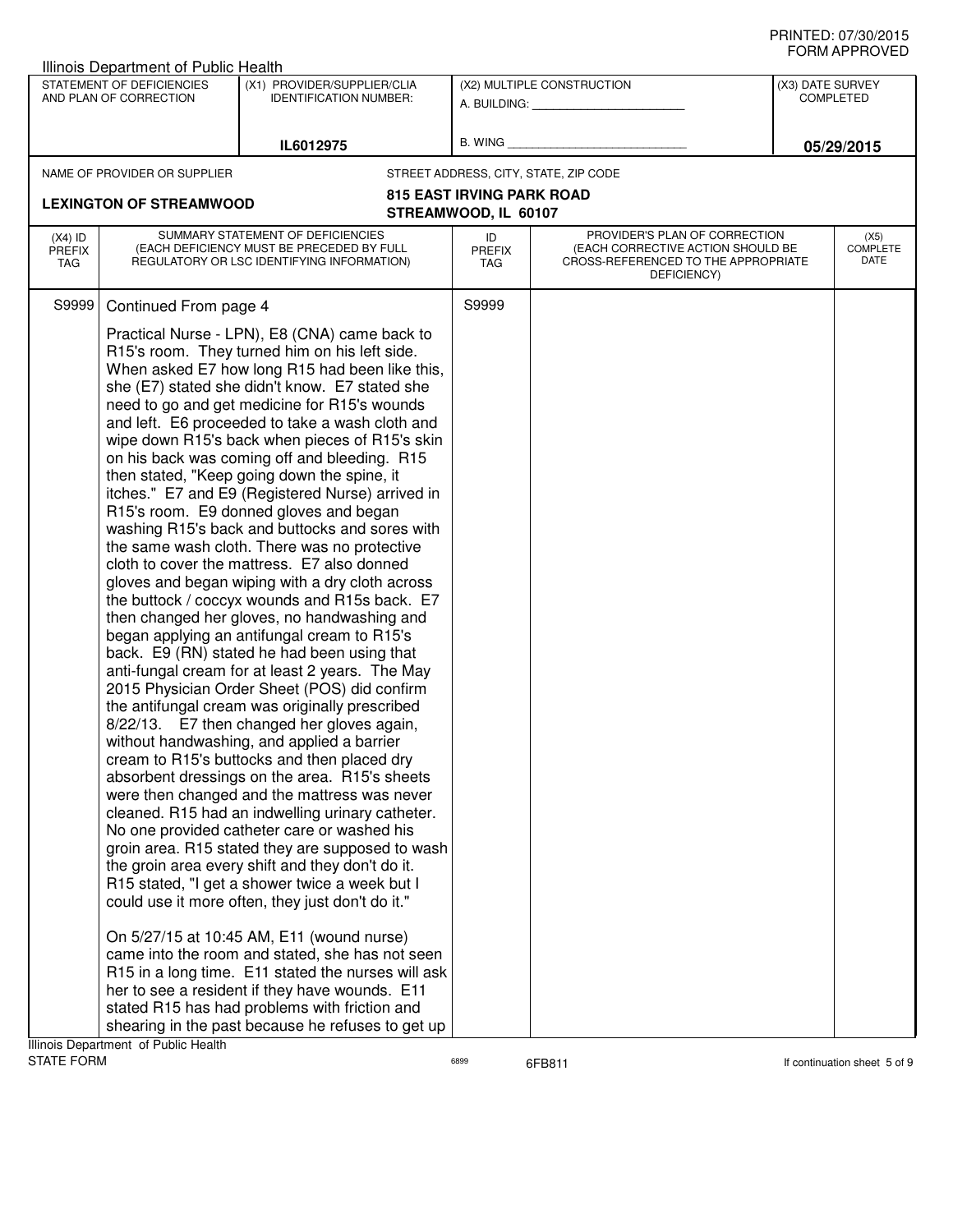|                                                                                         | Illinois Department of Public Health                                                                                                                                                                                                                                                                                                                                                                                                                                                                                                                                                                                                                                                             |                                                          |                                                                                                                          |                  |                          |  |
|-----------------------------------------------------------------------------------------|--------------------------------------------------------------------------------------------------------------------------------------------------------------------------------------------------------------------------------------------------------------------------------------------------------------------------------------------------------------------------------------------------------------------------------------------------------------------------------------------------------------------------------------------------------------------------------------------------------------------------------------------------------------------------------------------------|----------------------------------------------------------|--------------------------------------------------------------------------------------------------------------------------|------------------|--------------------------|--|
| STATEMENT OF DEFICIENCIES<br>AND PLAN OF CORRECTION                                     | (X1) PROVIDER/SUPPLIER/CLIA<br><b>IDENTIFICATION NUMBER:</b>                                                                                                                                                                                                                                                                                                                                                                                                                                                                                                                                                                                                                                     |                                                          | (X2) MULTIPLE CONSTRUCTION<br>A. BUILDING: __________________                                                            | (X3) DATE SURVEY | <b>COMPLETED</b>         |  |
|                                                                                         | IL6012975                                                                                                                                                                                                                                                                                                                                                                                                                                                                                                                                                                                                                                                                                        | B. WING                                                  |                                                                                                                          |                  | 05/29/2015               |  |
| NAME OF PROVIDER OR SUPPLIER                                                            |                                                                                                                                                                                                                                                                                                                                                                                                                                                                                                                                                                                                                                                                                                  |                                                          | STREET ADDRESS, CITY, STATE, ZIP CODE                                                                                    |                  |                          |  |
| <b>LEXINGTON OF STREAMWOOD</b>                                                          |                                                                                                                                                                                                                                                                                                                                                                                                                                                                                                                                                                                                                                                                                                  | <b>815 EAST IRVING PARK ROAD</b><br>STREAMWOOD, IL 60107 |                                                                                                                          |                  |                          |  |
| $(X4)$ ID<br><b>PREFIX</b><br>TAG                                                       | SUMMARY STATEMENT OF DEFICIENCIES<br>(EACH DEFICIENCY MUST BE PRECEDED BY FULL<br>REGULATORY OR LSC IDENTIFYING INFORMATION)                                                                                                                                                                                                                                                                                                                                                                                                                                                                                                                                                                     | ID<br><b>PREFIX</b><br>TAG                               | PROVIDER'S PLAN OF CORRECTION<br>(EACH CORRECTIVE ACTION SHOULD BE<br>CROSS-REFERENCED TO THE APPROPRIATE<br>DEFICIENCY) |                  | (X5)<br>COMPLETE<br>DATE |  |
| S9999<br>Continued From page 5                                                          |                                                                                                                                                                                                                                                                                                                                                                                                                                                                                                                                                                                                                                                                                                  | S9999                                                    |                                                                                                                          |                  |                          |  |
| and change position.                                                                    |                                                                                                                                                                                                                                                                                                                                                                                                                                                                                                                                                                                                                                                                                                  |                                                          |                                                                                                                          |                  |                          |  |
|                                                                                         | The facility "wound Assessment" dated 2/3/14<br>documents the wound was initially identified on<br>7/19/13. The wound was documented as<br>Moisture Associated Skin Damage (MASD)<br>facility acquired and measured 5.0 cm x 4.5 cm x<br>0.05 (L x W x D). The last "wound Assessment"<br>documented 3/14/15 documents the wound size<br>as 10.0 cm x 5.0 cm x 0.05 cm (L xW x D). R15<br>was not seeing the wound physician at that time.<br>E11 stated the staff nurses were taking care of<br>R15's skin and wound after that and was not<br>diagnosed with a pressure sore at that time.<br>There is no documentation in the nurses notes<br>concerning R15's skin, malodorous drainage from |                                                          |                                                                                                                          |                  |                          |  |
| on what the wounds looked like, the<br>this period of time. There is also no<br>status. | his wounds and there is also no documentation<br>measurements or what type of care was provided<br>to them. R15 had been using the same topical<br>cream to his back for two years and there is no<br>documentation of improvement or worsening of<br>the area and if the medication is effective after<br>documentation to support whether R15's primary<br>physician was aware of the decline in wound                                                                                                                                                                                                                                                                                         |                                                          |                                                                                                                          |                  |                          |  |
| condition.                                                                              | On 5/28/15 at 10:30 E2 (DON) stated she did not<br>know why the staff nurses did not alert E11<br>(Wound Nurse) of R15's worsening wounds. E2<br>stated it was obvious he didn't get the care he<br>needed yesterday. E2 also stated she did not<br>know why R15 had been on the same topical<br>medication for two years with unknown results<br>and also was not aware of R15's worsening skin                                                                                                                                                                                                                                                                                                 |                                                          |                                                                                                                          |                  |                          |  |
| Illinois Department of Public Health                                                    | On 5/27/15 at 2:35 PM, Z1 (Physician) stated,                                                                                                                                                                                                                                                                                                                                                                                                                                                                                                                                                                                                                                                    |                                                          |                                                                                                                          |                  |                          |  |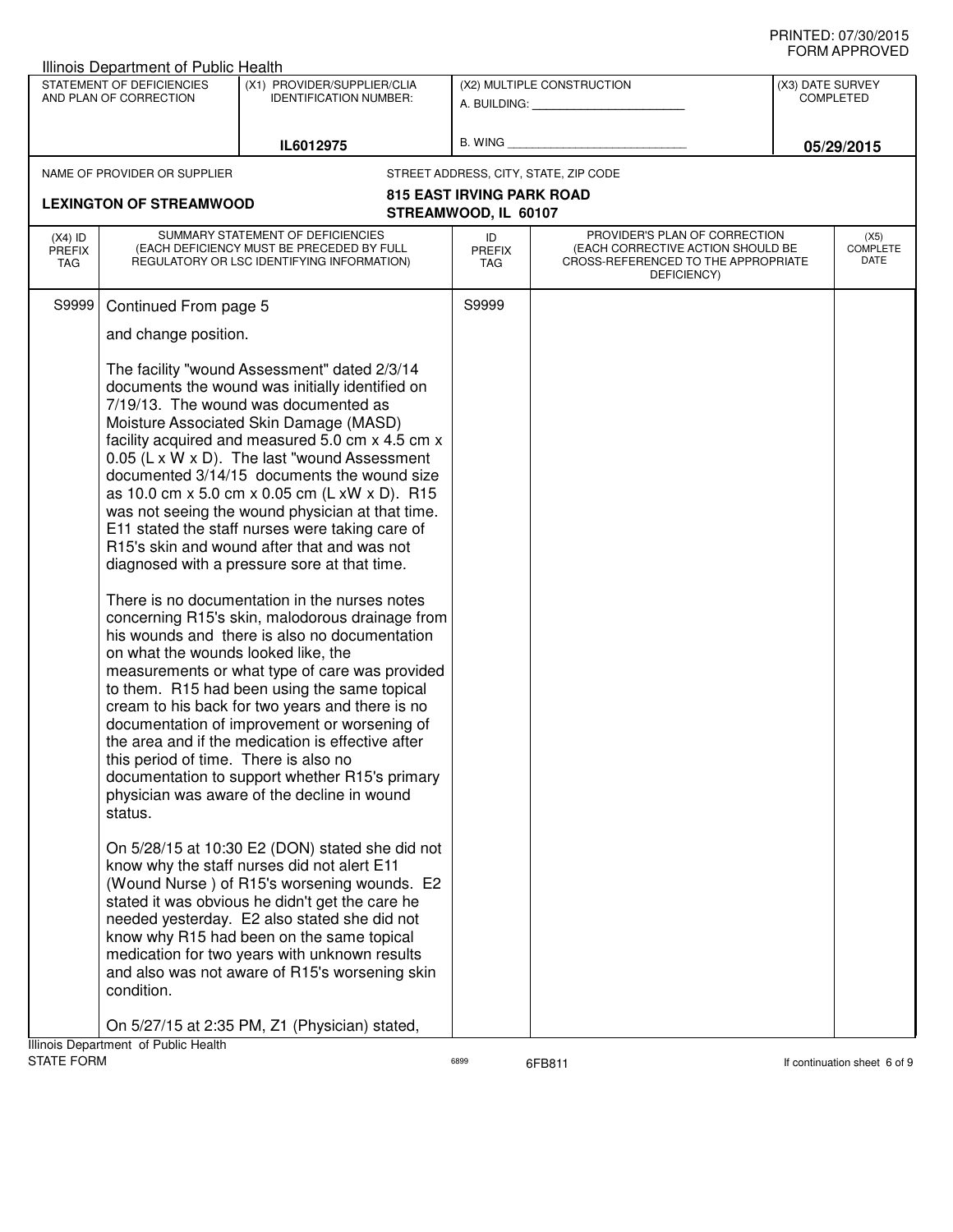|                                   | Illinois Department of Public Health                                                                                          |                                                                                                                                                                                                                                                                                                                                                                                                                                                                                                                                                                                                                                                                                                                                                                                                                                                                                                                                                                                                                                                                                                                                                                                                                                                                                                                                                                                                                                                                                                                                                                                                                                                                |                            |                                                                                                                          |                                      |
|-----------------------------------|-------------------------------------------------------------------------------------------------------------------------------|----------------------------------------------------------------------------------------------------------------------------------------------------------------------------------------------------------------------------------------------------------------------------------------------------------------------------------------------------------------------------------------------------------------------------------------------------------------------------------------------------------------------------------------------------------------------------------------------------------------------------------------------------------------------------------------------------------------------------------------------------------------------------------------------------------------------------------------------------------------------------------------------------------------------------------------------------------------------------------------------------------------------------------------------------------------------------------------------------------------------------------------------------------------------------------------------------------------------------------------------------------------------------------------------------------------------------------------------------------------------------------------------------------------------------------------------------------------------------------------------------------------------------------------------------------------------------------------------------------------------------------------------------------------|----------------------------|--------------------------------------------------------------------------------------------------------------------------|--------------------------------------|
|                                   | STATEMENT OF DEFICIENCIES<br>AND PLAN OF CORRECTION                                                                           | (X1) PROVIDER/SUPPLIER/CLIA<br><b>IDENTIFICATION NUMBER:</b>                                                                                                                                                                                                                                                                                                                                                                                                                                                                                                                                                                                                                                                                                                                                                                                                                                                                                                                                                                                                                                                                                                                                                                                                                                                                                                                                                                                                                                                                                                                                                                                                   |                            | (X2) MULTIPLE CONSTRUCTION<br>A. BUILDING: A. BUILDING:                                                                  | (X3) DATE SURVEY<br><b>COMPLETED</b> |
|                                   |                                                                                                                               | IL6012975                                                                                                                                                                                                                                                                                                                                                                                                                                                                                                                                                                                                                                                                                                                                                                                                                                                                                                                                                                                                                                                                                                                                                                                                                                                                                                                                                                                                                                                                                                                                                                                                                                                      | B. WING                    |                                                                                                                          | 05/29/2015                           |
|                                   | NAME OF PROVIDER OR SUPPLIER                                                                                                  |                                                                                                                                                                                                                                                                                                                                                                                                                                                                                                                                                                                                                                                                                                                                                                                                                                                                                                                                                                                                                                                                                                                                                                                                                                                                                                                                                                                                                                                                                                                                                                                                                                                                |                            | STREET ADDRESS, CITY, STATE, ZIP CODE                                                                                    |                                      |
| <b>LEXINGTON OF STREAMWOOD</b>    |                                                                                                                               | <b>815 EAST IRVING PARK ROAD</b><br>STREAMWOOD, IL 60107                                                                                                                                                                                                                                                                                                                                                                                                                                                                                                                                                                                                                                                                                                                                                                                                                                                                                                                                                                                                                                                                                                                                                                                                                                                                                                                                                                                                                                                                                                                                                                                                       |                            |                                                                                                                          |                                      |
| $(X4)$ ID<br><b>PREFIX</b><br>TAG |                                                                                                                               | SUMMARY STATEMENT OF DEFICIENCIES<br>(EACH DEFICIENCY MUST BE PRECEDED BY FULL<br>REGULATORY OR LSC IDENTIFYING INFORMATION)                                                                                                                                                                                                                                                                                                                                                                                                                                                                                                                                                                                                                                                                                                                                                                                                                                                                                                                                                                                                                                                                                                                                                                                                                                                                                                                                                                                                                                                                                                                                   | ID<br>PREFIX<br><b>TAG</b> | PROVIDER'S PLAN OF CORRECTION<br>(EACH CORRECTIVE ACTION SHOULD BE<br>CROSS-REFERENCED TO THE APPROPRIATE<br>DEFICIENCY) | (X5)<br><b>COMPLETE</b><br>DATE      |
| S9999                             | Continued From page 6                                                                                                         |                                                                                                                                                                                                                                                                                                                                                                                                                                                                                                                                                                                                                                                                                                                                                                                                                                                                                                                                                                                                                                                                                                                                                                                                                                                                                                                                                                                                                                                                                                                                                                                                                                                                | S9999                      |                                                                                                                          |                                      |
|                                   | "R15 Refuses care a lot and if he was<br>accept or decline care and services.<br>not followed.<br>improve or promote healing. | cooperative this wound could be prevented." Z1<br>also stated he was aware R15 had a wound<br>caused from a mix of "sliding or pressure." Z1<br>stated he hasn't seen the wound in awhile but<br>would assess it the next day during rounds.<br>It was documented R15's Nurses Notes indicating<br>he refuses ADL care, turning and repositioning,<br>but there is no documentation to show if any one<br>explained and educated R15 with the risks and<br>benefits so R15 could make informed decision to<br>The facility care plan with a goal date of 6/11/15 (<br>Per E2 on 5/29/15 at 10:00 AM, the care plans<br>are written quarterly so if the goal date is June<br>then the care plan would have been written in<br>April 2015) documents "Alteration is skin integrity<br>MASD on _____ Right lower buttocks / Right upper<br>thigh _ related to alter intertriginous." It is<br>unknown what the blank spaces are for and this<br>is repeated in the care plan three times. The<br>interventions listed are to educate resident,<br>treatment as ordered with weekly documentation<br>and bed linen changing. Monitor and report skin<br>changes, changes in drainage, odor or<br>surrounding tissue. Notify physician of failure to<br>respond to treatment. These interventions were<br>The facility care plan with a goal date of 6/11/15<br>also documents seven different problems for, "At<br>risk for skin breakdown." R15 already had a<br>breakdown in skin integrity and it is unknown if<br>these interventions were re-assessed if not<br>working. The care plan does not mention R15's<br>impaired skin on his back or intervention to |                            |                                                                                                                          |                                      |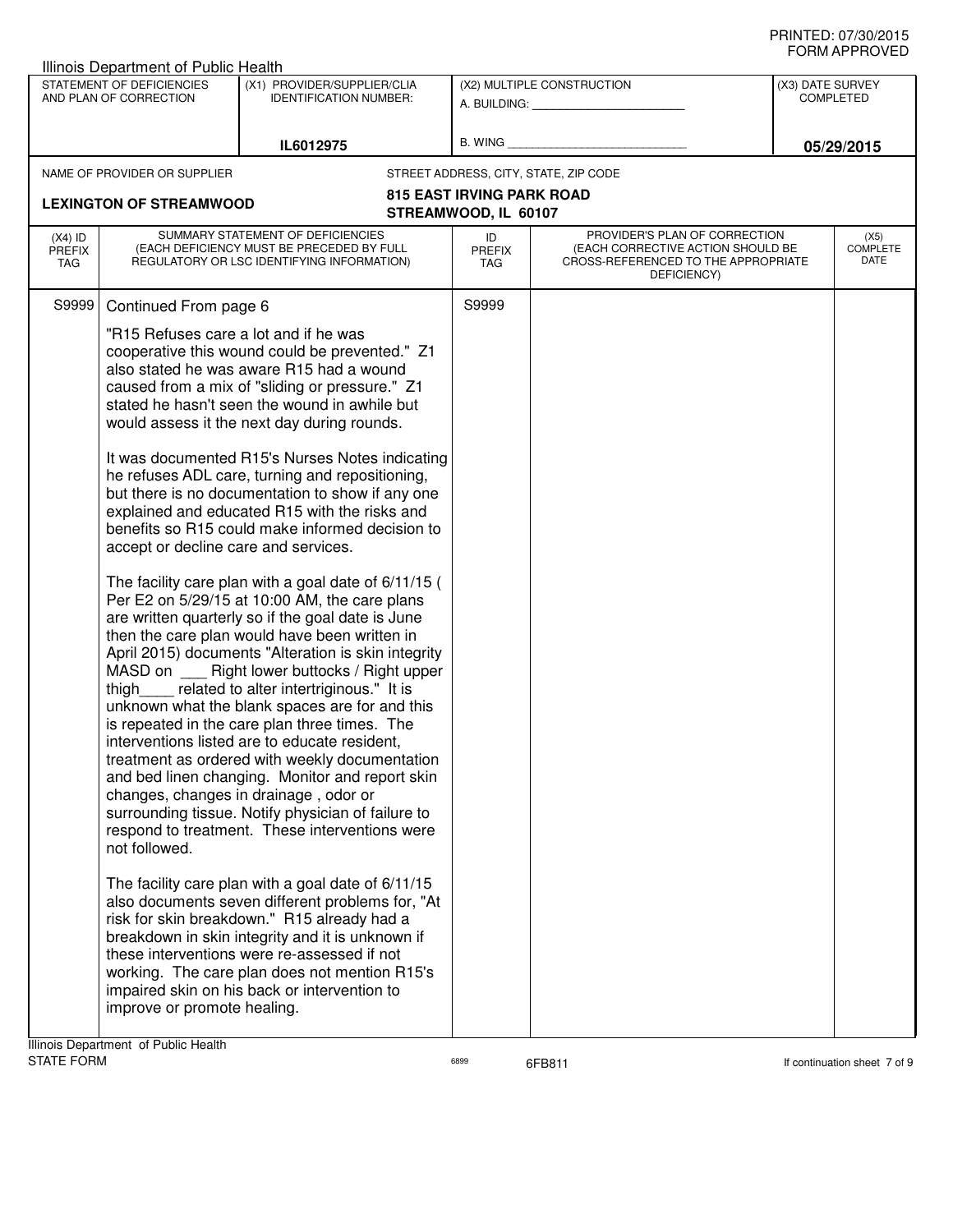|                                          | Illinois Department of Public Health<br>STATEMENT OF DEFICIENCIES | (X1) PROVIDER/SUPPLIER/CLIA                                                                                                                                                                                                                                                                                                                                                                                                                                                                                                                                                                                                                                                                                                                                                                                                                                    |                                  | (X2) MULTIPLE CONSTRUCTION                                                                                               | (X3) DATE SURVEY |                                        |
|------------------------------------------|-------------------------------------------------------------------|----------------------------------------------------------------------------------------------------------------------------------------------------------------------------------------------------------------------------------------------------------------------------------------------------------------------------------------------------------------------------------------------------------------------------------------------------------------------------------------------------------------------------------------------------------------------------------------------------------------------------------------------------------------------------------------------------------------------------------------------------------------------------------------------------------------------------------------------------------------|----------------------------------|--------------------------------------------------------------------------------------------------------------------------|------------------|----------------------------------------|
|                                          | AND PLAN OF CORRECTION                                            | <b>IDENTIFICATION NUMBER:</b>                                                                                                                                                                                                                                                                                                                                                                                                                                                                                                                                                                                                                                                                                                                                                                                                                                  |                                  | A. BUILDING: A. BUILDING:                                                                                                |                  | <b>COMPLETED</b>                       |
|                                          |                                                                   | IL6012975                                                                                                                                                                                                                                                                                                                                                                                                                                                                                                                                                                                                                                                                                                                                                                                                                                                      | B. WING                          |                                                                                                                          |                  | 05/29/2015                             |
|                                          | NAME OF PROVIDER OR SUPPLIER                                      |                                                                                                                                                                                                                                                                                                                                                                                                                                                                                                                                                                                                                                                                                                                                                                                                                                                                |                                  | STREET ADDRESS, CITY, STATE, ZIP CODE                                                                                    |                  |                                        |
|                                          | <b>LEXINGTON OF STREAMWOOD</b>                                    |                                                                                                                                                                                                                                                                                                                                                                                                                                                                                                                                                                                                                                                                                                                                                                                                                                                                | <b>815 EAST IRVING PARK ROAD</b> |                                                                                                                          |                  |                                        |
|                                          |                                                                   |                                                                                                                                                                                                                                                                                                                                                                                                                                                                                                                                                                                                                                                                                                                                                                                                                                                                | STREAMWOOD, IL 60107             |                                                                                                                          |                  |                                        |
| $(X4)$ ID<br><b>PREFIX</b><br><b>TAG</b> |                                                                   | SUMMARY STATEMENT OF DEFICIENCIES<br>(EACH DEFICIENCY MUST BE PRECEDED BY FULL<br>REGULATORY OR LSC IDENTIFYING INFORMATION)                                                                                                                                                                                                                                                                                                                                                                                                                                                                                                                                                                                                                                                                                                                                   | ID<br><b>PREFIX</b><br>TAG       | PROVIDER'S PLAN OF CORRECTION<br>(EACH CORRECTIVE ACTION SHOULD BE<br>CROSS-REFERENCED TO THE APPROPRIATE<br>DEFICIENCY) |                  | (X5)<br><b>COMPLETE</b><br><b>DATE</b> |
| S9999                                    | Continued From page 7                                             |                                                                                                                                                                                                                                                                                                                                                                                                                                                                                                                                                                                                                                                                                                                                                                                                                                                                | S9999                            |                                                                                                                          |                  |                                        |
|                                          | also changed at that time.<br>cm).                                | R15 was seen by the wound physician on 5/28/15<br>and documented R15 has a stage II pressure<br>sore on the sacrum measuring 8.0 cm x 2.0 cm<br>with moderate serous drainage. R15 also has a<br>stage III pressure sore to the right buttock<br>measuring 9.5 cm x 10.5 cm x 0.2 cm with<br>moderate serous drainage. The treatment was<br>R15's name was not in the facility list of pressure<br>sores that was given to the survey team on the<br>survey entrance date, 5/26/15. It was on 5/27/15<br>when the surveyor observed R15's ADL's care,<br>R15's pressure sore was identified for the first<br>time. It was on 5/28/15 when the wound care<br>physician saw R15, his (R15's) Sacral pressure<br>sore was identified as a Stage II (8.0 cm x 2.0<br>cm) and right buttocks pressure sore was<br>identified as a State III (9.5 cm x 10.5 cm x 0.2 |                                  |                                                                                                                          |                  |                                        |
|                                          |                                                                   | On 5/29/15 R15 was also seen by Z1 (primary<br>physician) and started on oral antibiotics.                                                                                                                                                                                                                                                                                                                                                                                                                                                                                                                                                                                                                                                                                                                                                                     |                                  |                                                                                                                          |                  |                                        |
|                                          | Braden scale done (to determine risk<br>risk.                     | The facility policy titled "Skin Management" with a<br>date of 8/2010, documents resident will have a<br>assessment) on admission, re-admission,<br>quarterly, or following a change in status. The<br>earliest documented Braden Score is 4/20/14 and<br>documents R15 to be moderate risk with a score<br>of 14. On 3/11/15 the Braden score was<br>documented at 13, moderate risk. On 5/15/15<br>the Braden score was documented to be 15, at                                                                                                                                                                                                                                                                                                                                                                                                              |                                  |                                                                                                                          |                  |                                        |
|                                          | Illinois Department of Public Health                              | The skin management policy also documents a<br>head to toe observation will be done on<br>admission, readmission, weekly and during care<br>and areas of concern will be reported to the nurse                                                                                                                                                                                                                                                                                                                                                                                                                                                                                                                                                                                                                                                                 |                                  |                                                                                                                          |                  |                                        |